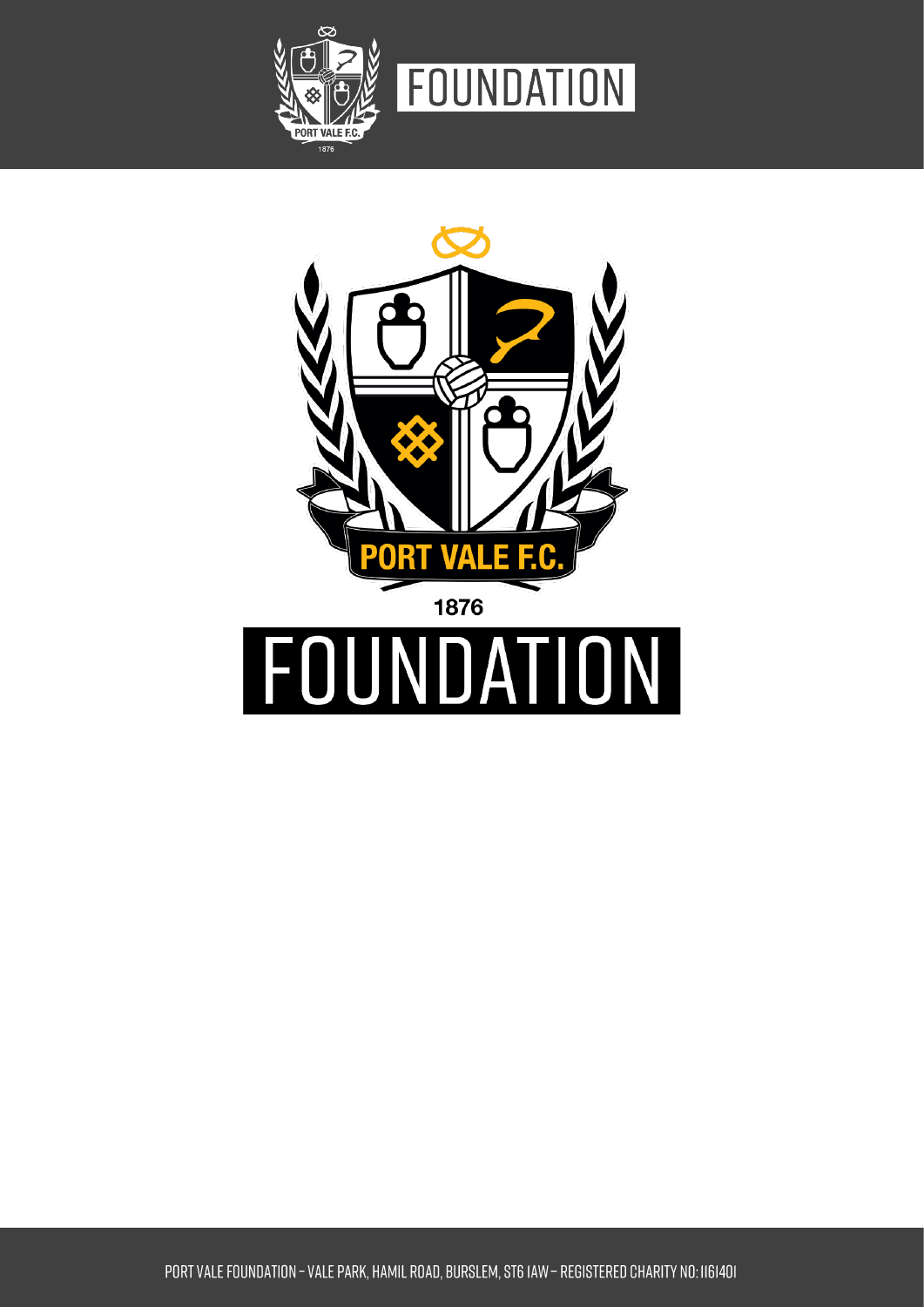**Port Vale Foundation use the power of Port Vale Football Club** *to create opportunities to engage, motivate and inspire people to improve their lives and their communities.* 

We are a values led organisation and strive to live and breathe them each and every day. Our values are:

- **Passionate** We are passionate about supporting the people of Stoke on Trent and Staffordshire to improve their lives and their communities
- **Collaborative** We foster and develop innovative partnership with wide ranging organisations to maximise our impact and outcomes
- **Integrity**  We use a robust evidence base and proven practice to inform decisions, measure impact and sustain our activity
- **Inclusive** We create opportunities for everyone from every background to take part in our programmes and have positive experiences, which lead them to fulfil their potential
- **Excellence** We provide high quality experiences and support for participants, partners, professionals and staff
- **Proud** We celebrate success and are visible to everyone, meaning we are valued by our club, our partners and our community.

In order to fulfil our mission, we are actively looking to contribute to local, regional and national priorities, using the Port Vale Football Club Foundation brand to positively impact on a range of agendas such as increasing sport and physical activity, improving health, increasing education standards and improving community cohesion.

To focus and influence the Port Vale FC Foundation in achieving our mission whilst supporting and tackling local priorities, our work is categorised under four core areas:

- Sport & Physical Activity
- Health & Well-being
- Education & Employability
- Community Engagement

Under each of our areas, we also identify a number of priorities for Port Vale FC Foundation Trust that are aligned to various local, regional and national plans and strategies – ensuring that our work contributes to the wider strategic context for Sport, Health, Education and Inclusion.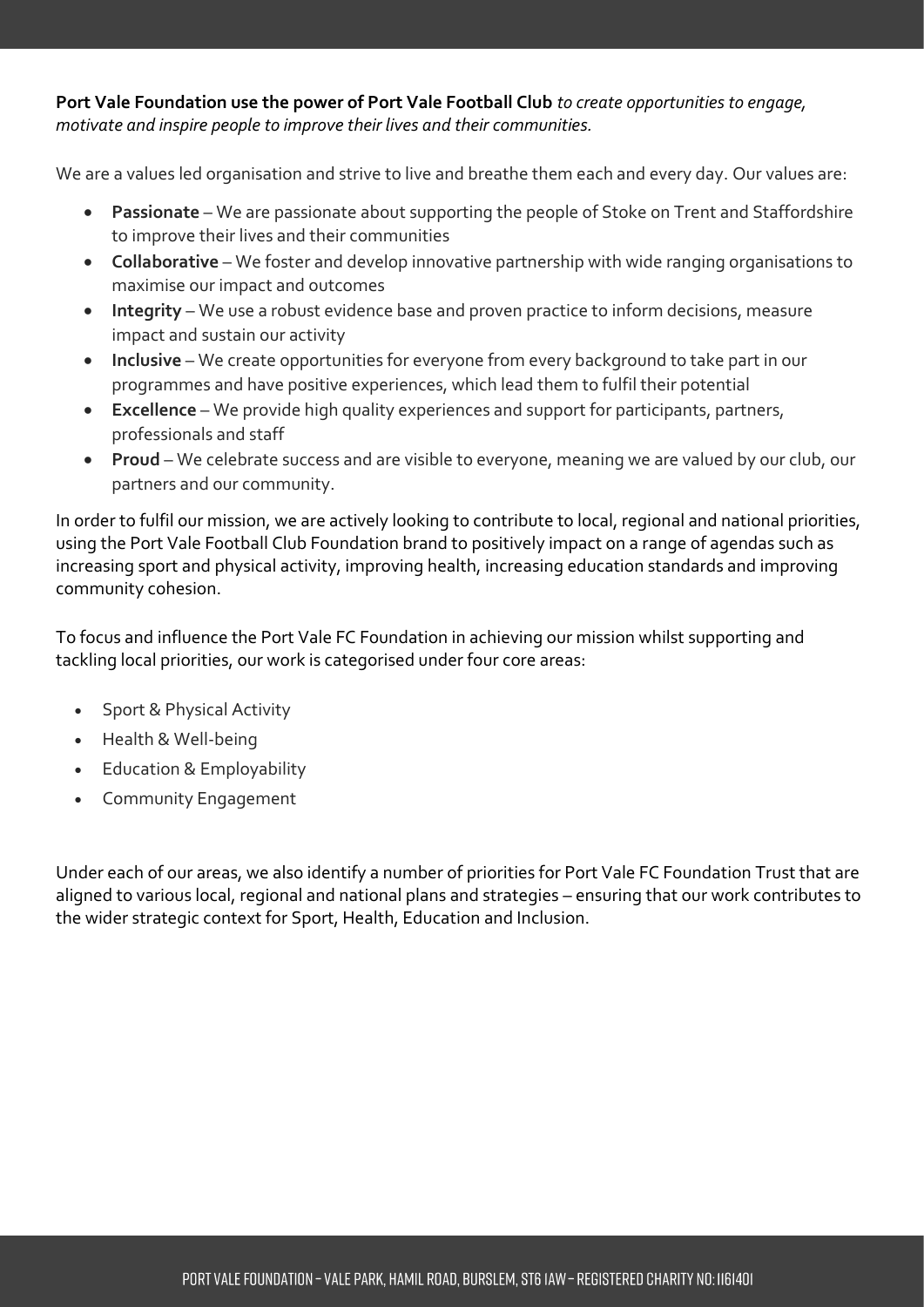#### **Role Profile – Senior Business Administrator**

**Role Reports to: Business Services Manager**

## **Hours: 37.5 hours (fixed term) Pay scale: £20k - £24k (experience dependant)**

#### **The Role: Senior Business Administrator**

Port Vale Foundation is an independent and registered charity. We use the power Port Vale Football Club to create opportunities through the power of the football club to engage, motivate and inspire people from all sections of our community, helping them to fulfill their potential.

To support the strategic growth and business sophistication of Port Vale FC Foundation, we are looking to appoint a highly motivated, skilled and passionate individual to become our Senior Business Administrator.

The Senior Business Administrator will support departments across the Port Vale Foundation in the successful delivery of their day to day activities, providing administrative support to our range of programmes. They will lead the Foundation's work in the delivery of club services including matchdays, fan zone and mascot packages.

They will be the lead point of contact for the club in any activity relating to the safety and security of Foundation owned facilities and provide day to day office management. The post-holder will form part of the Business Services team and have line management responsibility to the Business Administration function of the business.

### **Main Responsibilities and Accountabilities**

- Day to day operational and administrative duties
- Ensure departments are appropriately supported to deliver high quality functioning programmes
- Deliver all Foundation match day related activity including mascots, family zone, match day experiences and half time games (requires weekends and Tuesday evening work)
- Co-ordinate player and Boomer appearances associated with Foundation activity
- Support the Business Services Manager with a system for the production, implementation and evaluation of critical business functions, including health and safety, safeguarding, equality and diversity, staff training and execution of quality assurance processes
- Ensure that the Foundation's structures, management processes and controls are operating effectively, and its policies and procedures are fully complied with on a day to day basis
- Any other reasonable duties and responsibilities which the Community manager / Head of community of the Foundation asks you to perform.

## **Key Skills & Experience**

- Experience of planning and co-ordinating business functions and administrative duties
- Experience of front of house and reception based tasks
- The ability to work under own initiative and be pro-active in driving the organisation forward
- Flexible to work all matchdays Saturdays and Tuesday evenings predominantly
- Proficiency with Microsoft Office package and excellent IT skills
- Excellent verbal and written communication skills
- Outstanding attention to detail
- Strong time and task management skills
- Excellent business administration skills
- Proficient in handling and analysing data
- Excellent written and spoken English
- Drive to provide high levels of customer satisfaction
- Familiar with online booking, HR and other similar administrative digital tools

#### **General**

• Demonstrate the values of Port Vale Foundation at all times and adhere to all policies and procedures in the employee handbook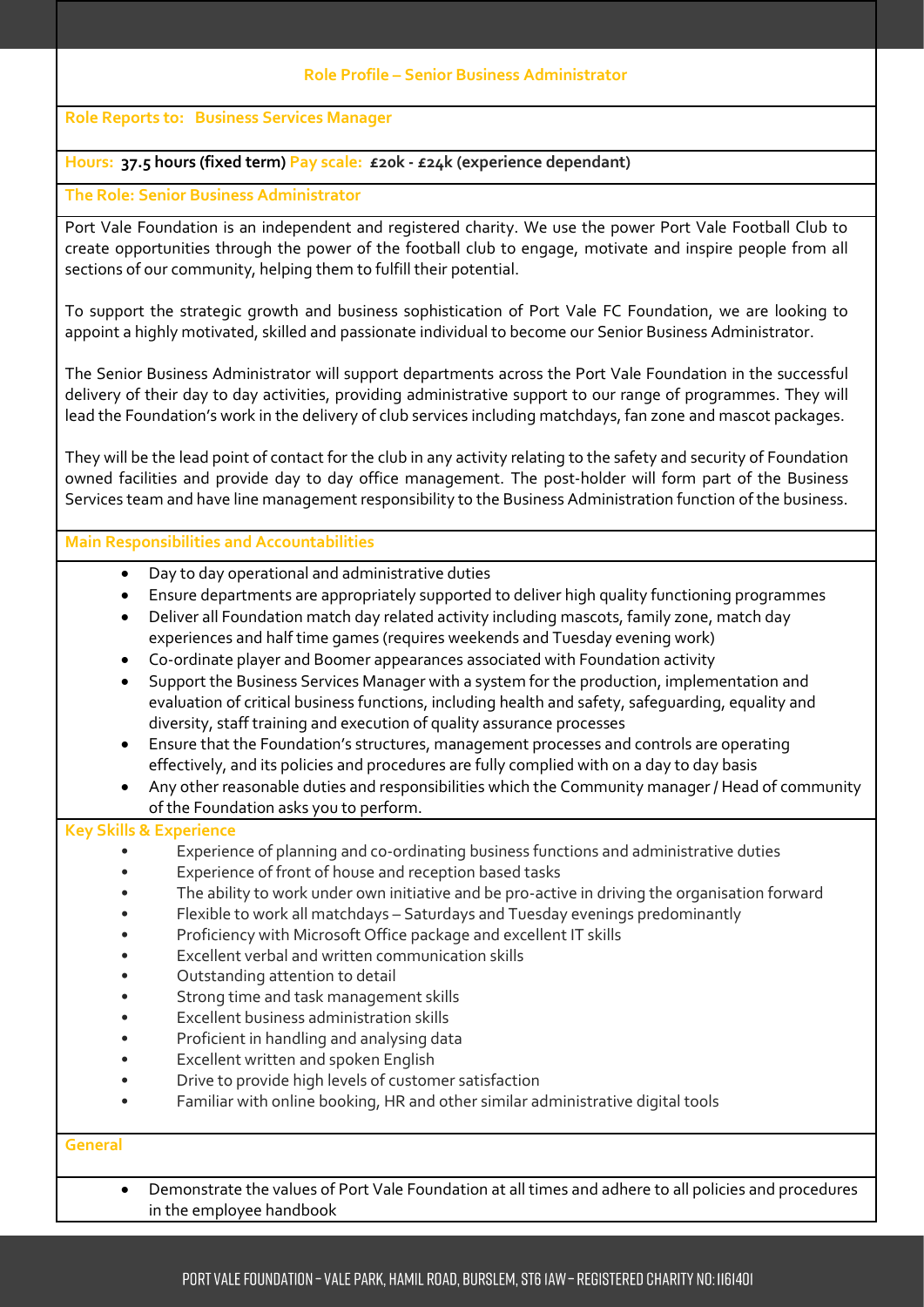- To be aware of and comply with current Health and Safety Regulations and the Foundations Health and Safety policy and procedures as they relate to the duties and responsibilities of the post.
- To undertake any appropriate training as required.
- To maintain awareness of risks and feed these into the formal risk management process and to control the risks inherent in your job and report any risk concerns to your manager.
- To be aware of and adhere to the Foundations codes of conducts.
- To undertake any other duties that may be reasonably allocated to the post holder commensurate with the grading and responsibilities of the post.
- To be aware of our Company Policies and Procedures which may be updated from time to time; to ensure that your actions and behavior are consistent with and champion the requirements of those policies and procedures at all times.

|                                                                                                  | Essential/Desirable | How Assessed           |  |
|--------------------------------------------------------------------------------------------------|---------------------|------------------------|--|
| <b>Relevant Experience</b>                                                                       |                     |                        |  |
| Previous experience in working in a team                                                         | Essential           | Interview/Application  |  |
| Experience in delivering high quality business<br>systems and developing processes               | Essential           | Interview/Application  |  |
| Previous Experience of running events, planning<br>and organizing activities                     | Essential           | Interview/Application  |  |
| Previous Experience of managing internal and<br>external relationships with various stakeholders | Essential           | Interview/Application  |  |
| Experience of office and facility management                                                     | Desirable           | Interview/Application  |  |
| <b>Formal Academic Qualifications</b>                                                            |                     |                        |  |
| GCSE Maths and English C+                                                                        | Essential           | Application            |  |
| Management Qualification Level 3                                                                 | Desirable           | Application            |  |
| Further Education around Business Development                                                    | Desirable           | Application            |  |
| Degree in a Business Development or related<br>subject                                           | Desirable           | Application            |  |
| <b>Vocational Qualifications and Training</b>                                                    |                     |                        |  |
| Nationally recognized qualification in business<br>management or facilities management           | Essential           | Certificates/Interview |  |
| First Aid & Safeguarding Certificates                                                            | Essential           | Certificates/Interview |  |
| <b>Enhanced DBS Check</b>                                                                        | Essential           | Certificates/Interview |  |
| <b>Mental Health First Aid</b>                                                                   | Desirable           | Certificates/Interview |  |
| Health & Safety at Work                                                                          | Desirable           | Certificates/Interview |  |
| <b>Specialist Knowledge</b>                                                                      |                     |                        |  |
| Knowledge of financial operations software and<br>systems                                        | Essential           | Certificates/Interview |  |
| Knowledge of online booking systems                                                              | Essential           | Certificates/Interview |  |
| Knowledge of data collection systems                                                             | Desirable           | Certificates/Interview |  |
| <b>Job Related Skills and Abilities</b>                                                          |                     |                        |  |
| Be able to communicate effectively with<br>participants, customers, visitors and staff           | Essential           | Interview              |  |
| Good IT Skills, including word processing,<br>spreadsheets and databases                         | Essential           | Interview              |  |
| Ability to deliver KPIs against project plans on<br>time and within budget                       | Essential           | Interview              |  |

# **Person Specification – Business Services Manager**